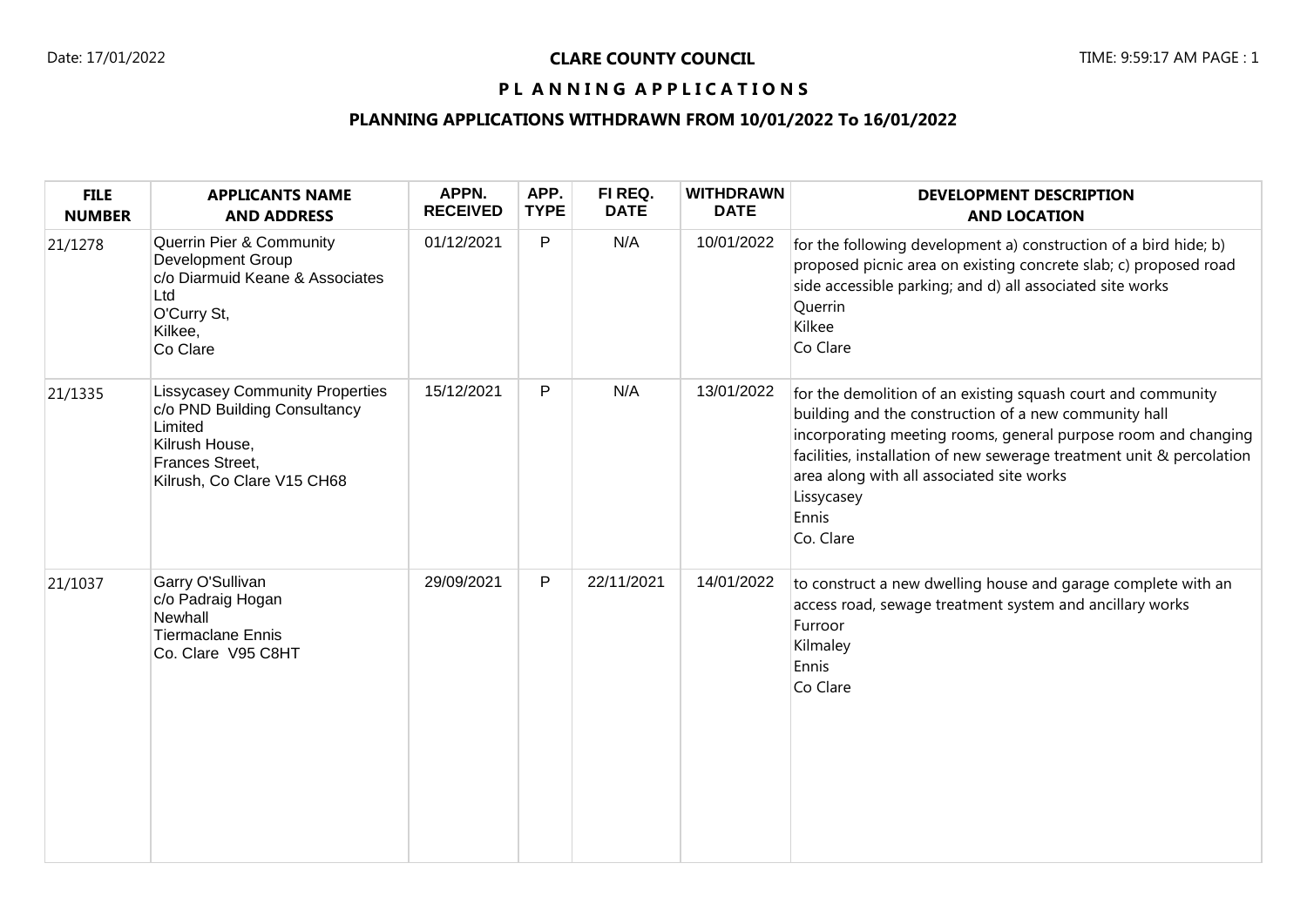### PL ANNING APPLICATIONS

# **PLANNING APPLICATIONS WITHDRAWN FROM 10/01/2022 To 16/01/2022**

| 21/8005<br>New Road<br>Ennis<br>Co. Clare | <b>Clare County Council</b><br>Áras Contae an Clair | 01/10/2021 | P | N/A | 14/01/2022 | to carry out the following development: The construction of a new<br>housing estate development consisting of: a) The demolition of an<br>existing dwelling, sheds and outbuildings, b) The construction of 26<br>No. new residential units comprising of: 6 No. 3-bedroom, two<br>storey terraced dwellings, 4 No. 4-bedroom three storey semi-<br>detached dwellings, 2 No. 3-bedroom single storey detached<br>dwellings, 12 No. 2-bedroom two storey terraced dwellings, 2 No.<br>2-bedroom two storey semi-detached dwellings, c) 48 ancillary car<br>parking spaces within the development, d) The construction of<br>vehicular and pedestrian access points to the site, e) Alterations to<br>ground levels to accommodate the development, f) Varied<br>boundary treatments and landscaping works, g) Surface water<br>management will include hydrocarbon interceptor and soakaway, h)<br>All ancillary site works. In accordance with the Habitats Directive,<br>Appropriate Assessment Screening has been carried out on the<br>project. An Environmental Impact Assessment (EIA) screening<br>determination has been made and concludes that there is no real<br>likelihood of significant effects on the environment arising from the<br>proposed development<br>Drumcliff Road |
|-------------------------------------------|-----------------------------------------------------|------------|---|-----|------------|----------------------------------------------------------------------------------------------------------------------------------------------------------------------------------------------------------------------------------------------------------------------------------------------------------------------------------------------------------------------------------------------------------------------------------------------------------------------------------------------------------------------------------------------------------------------------------------------------------------------------------------------------------------------------------------------------------------------------------------------------------------------------------------------------------------------------------------------------------------------------------------------------------------------------------------------------------------------------------------------------------------------------------------------------------------------------------------------------------------------------------------------------------------------------------------------------------------------------------------------------------------------------------------------|
|-------------------------------------------|-----------------------------------------------------|------------|---|-----|------------|----------------------------------------------------------------------------------------------------------------------------------------------------------------------------------------------------------------------------------------------------------------------------------------------------------------------------------------------------------------------------------------------------------------------------------------------------------------------------------------------------------------------------------------------------------------------------------------------------------------------------------------------------------------------------------------------------------------------------------------------------------------------------------------------------------------------------------------------------------------------------------------------------------------------------------------------------------------------------------------------------------------------------------------------------------------------------------------------------------------------------------------------------------------------------------------------------------------------------------------------------------------------------------------------|

#### **\*\*\* CONTROL REPORT \*\*\***

| Approval: $ 0 $             |  |
|-----------------------------|--|
| Extension of Permission : 0 |  |
| Outline: $ 0 $              |  |
| Permission : $ 4 $          |  |
| Permission Consequent: 0    |  |